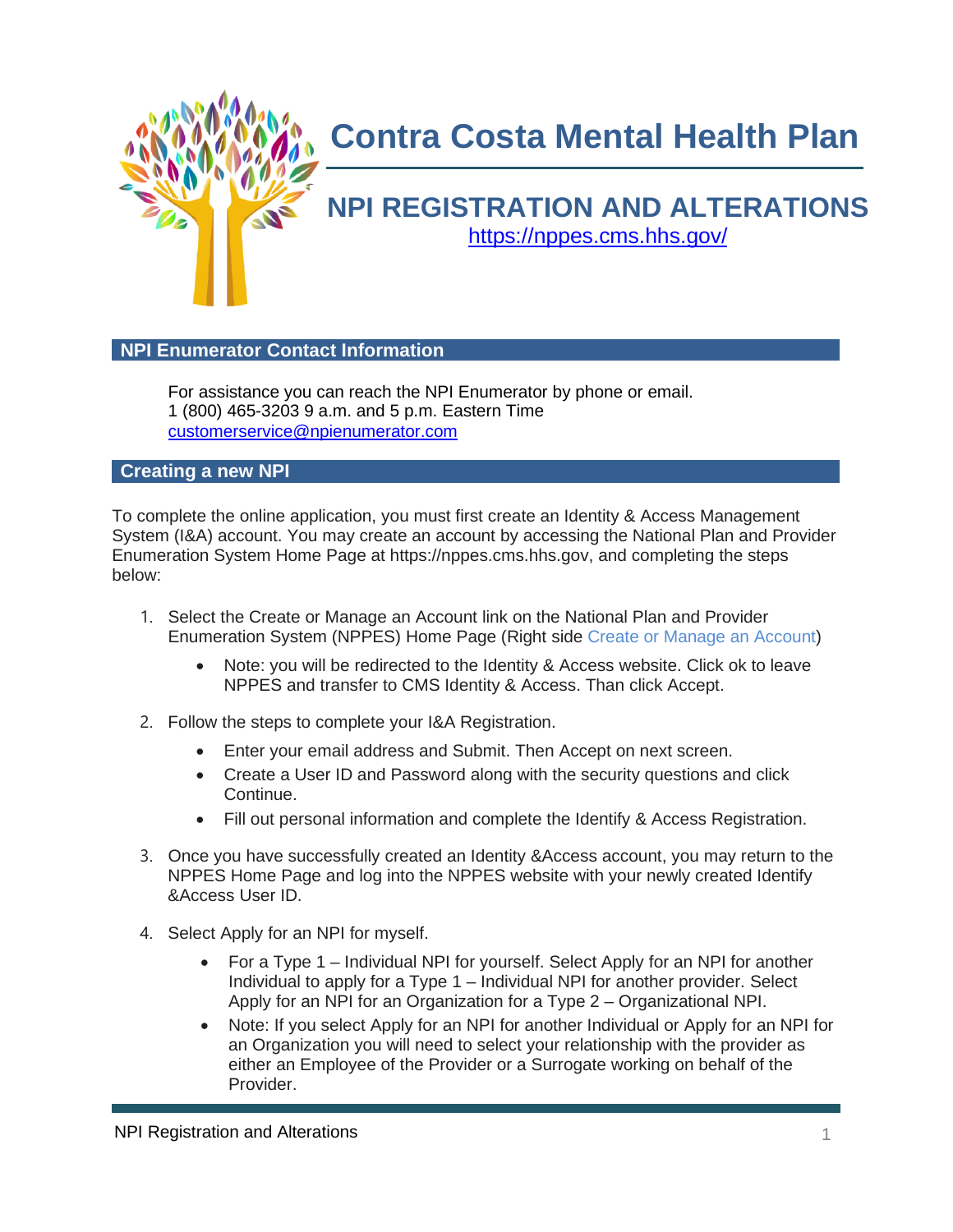- 5. Complete the Online Application.
- 6. At the end of the application, check the box on the submission page to certify that you have read the Privacy Act Statement, and select Submit.
- 7. You will be given a Tracking ID (TID), and an option to print your application for your records.

Once the application has enumerated, NPPES automatically transmits a notification to all email addresses listed on the NPI record. If the NPI record does not contain an email address, the notification is sent to the Business Mailing Address listed on the NPI record.

### **Update Primary Practice Address**

- 1. Go to<https://nppes.cms.hhs.gov/>
- 2. Sign into your account or click the forgot User ID and Password to reset.
	- If you forgot your User ID or Password:
		- o Follow steps to reset password or call NPI Enumerator for assistance.
		- o Return to the NPPES site and use your rest User ID and Password
- 3. When you sign in, you will be greeted with a MFA-Multi Factor Authentication
	- It will ask you where you wish to receive your verification code:
		- o Pick either Primary Authentication Method or Alternative Authentication Method.
	- It will ask you if you are logging into the system on a Public or Private device
		- o Pick either Public Device or Private Device.
	- Enter Code once it is received.
- 4. Scroll down to Manage Provider Information (Your name should appear in the grid)
- 5. Click the Pencil icon to the far right of your name.
- 6. The first screen is your profile. Scroll to the bottom and click next.
- 7. The 2nd screen is the address. Scroll to Practice Location and click the pencil on the far left.
- 8. Update your address to the location you primarily provide services
- 9. Click SAVE
- 10. Click Next on the lower left side of the screen until you get to the Error check.
- 11. Review for accuracy and click NEXT to submit
- 12. If your address does not update on NPPES within 48 hours call the NPI Enumerator.